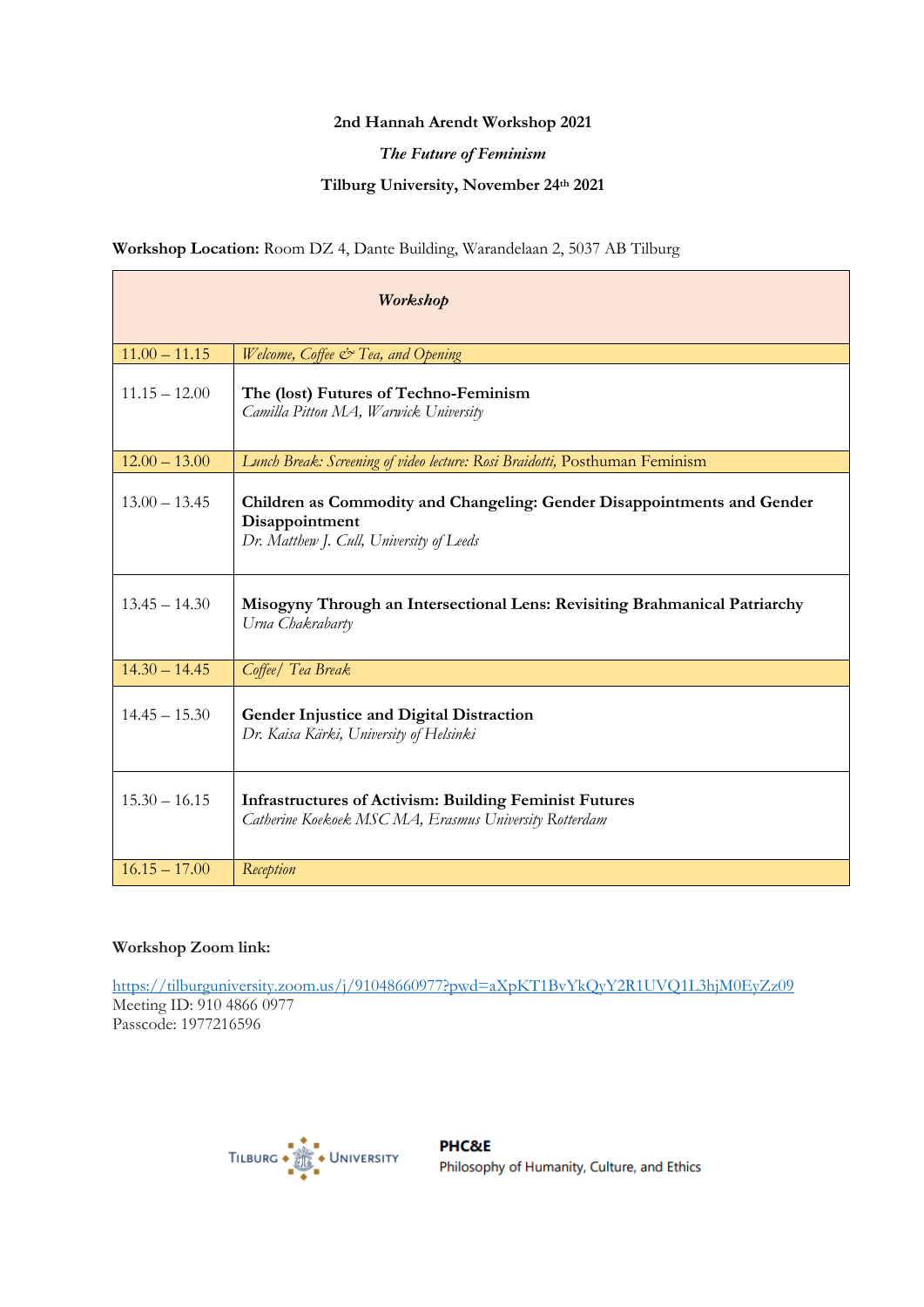# **2nd Hannah Arendt Lecture 2021**

# *Kate Manne, 'What is Gaslighting?'*

# **Tilburg University, November 24th 2021**

**Lecture Location:** Room DZ 2, Dante Building, Warandelaan 2, 5037 AB Tilburg

| Lecture         |                                                                                                      |
|-----------------|------------------------------------------------------------------------------------------------------|
| $17.00 - 17.45$ | What is Gaslighting?<br>Dr. Kate Manne, Cornell University                                           |
| $17.45 - 18.00$ | <b>Responses</b><br>Dr. Roos Slegers, Tilburg University<br>MA Natascha Rietdijk, Tilburg University |
| $18.00 - 18.45$ | Q&A                                                                                                  |

### **Lecture Zoom link:**

https://tilburguniversity.zoom.us/j/91048660977?pwd=aXpKT1BvYkQyY2R1UVQ1L3hjM0EyZz09 Meeting ID: 910 4866 0977 Passcode: 1977216596

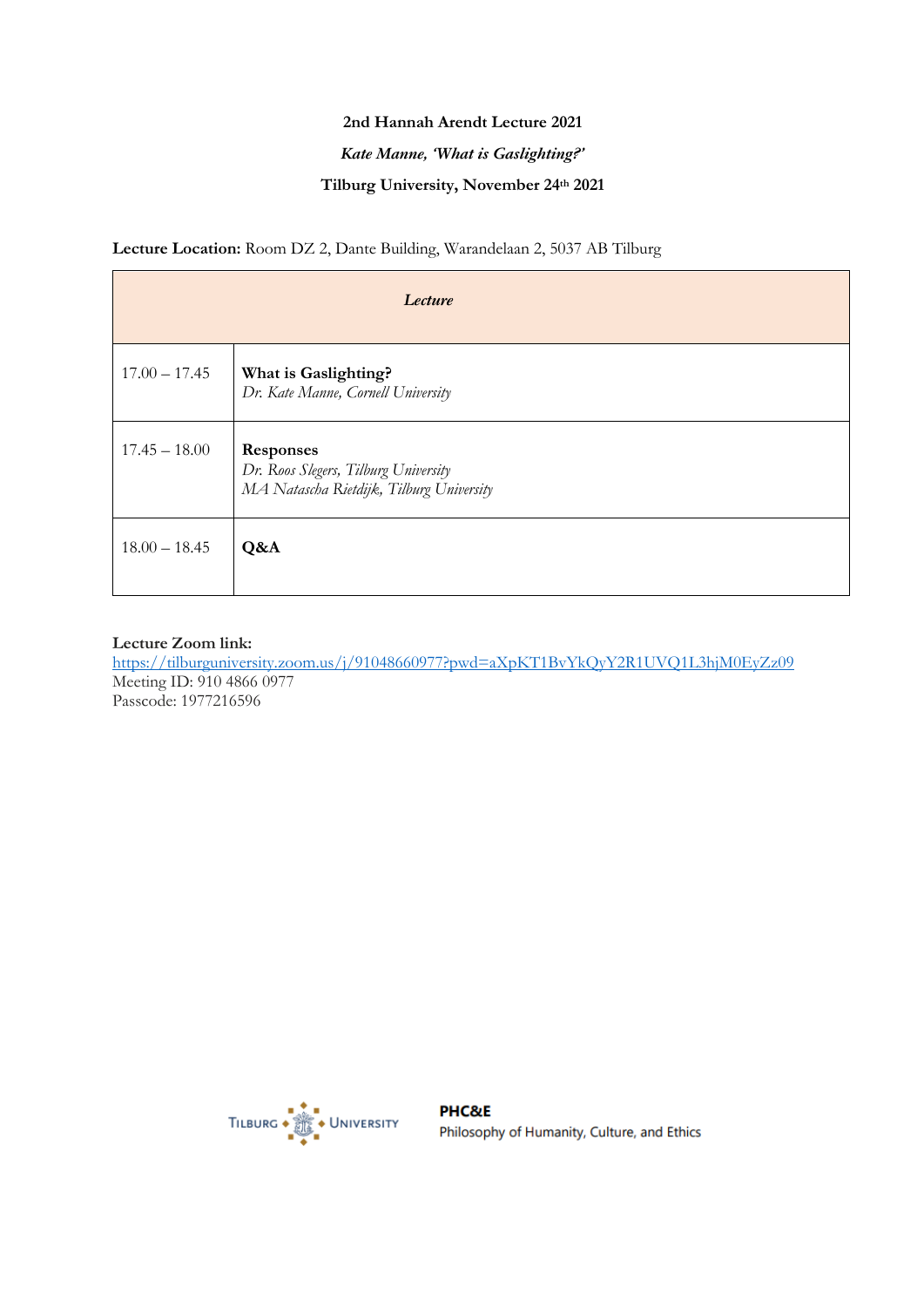#### **ABSTRACTS 2nd HANNAH ARENDT WORKSHOP 2021**

#### *Camilla Pitton,* **The (lost) Futures of Techno-Feminism**

This paper proposes to interrogate the notion of the lost futures of feminist theory: quasi utopian imageries that were central to certain traditions and which now appear unattainable. The focus of this presentation will concern, specifically, the current of techno-feminism that became particularly popular between the late 20th century and the early 21st century among feminist theorists in Europe and the United States. In an effort to articulate whether the technological utopias that emerged from this diverse tradition can find any place in present feminist theorising, I take as paradigmatic two quite different texts: Donna Haraway's "A Cyborg Manifesto" (1991) and Sadie Plant's "On the Matrix" (2000). Although these texts concern themselves with different technologies as their object of analysis—respectively, informational language and computational realities taken more generally—putting the two works in conversation will serve to highlight the more profound disagreements that lie at the heart of their theorisation of the technological.

This comparative work will facilitate the articulation of the different conditions that Haraway and Plant deem as necessary for the 'techno-feminine'. On the one hand, Haraway will be argued to identify the gestation of a feminine collective with the only possible (and normatively necessary) escape from the universality of informational language—and, importantly, to frame this escape as the simultaneous operationalisation and subversion of coding. On the other hand, Plant will be advanced to posit the 'computational' as already intrinsically feminine, and to condition the full undermining of "the world-view and the material reality of two thousand years of patriarchal control" (Plant 2000, 325) upon the expansion of this techno-feminine logic. Glossing over the disparate criticisms that could be moved against either account, I will eventually draw speculative and comparative conclusions regarding the future, or lack thereof, that these imageries have with respect to our present. This will be achieved both by highlighting the ways in which those accounts appear to negate each other, and by showing how Haraway's account, precisely in its implicit articulation of problematics inherent in Plant's view, still presents potentials for our less promising technological presents.

### *Matthew J. Cull,* **Children as Commodity and Changeling: Gender Disappointments and Gender Disappointment**

The phenomenon of 'gender disappointment' is regularly reported by those whose child's sex does not match up to the one that was desired. With symptoms ranging from mere fleeting sadness to documented cases of serious depression, alienation from one's child, and emotional suffering, it is clear that so-called 'gender disappointment' is a serious issue, that has, as yet, seen little philosophical attention (though see Hendl and Browne 2020).

In this paper I explore gender disappointment, not from the perspective of a parent who ended up with the child of the wrong sex at birth, but rather, from the perspective of a different kind of gender disappointment: the transgender person who grew up and only then disappointed their parents by turning out to be the 'wrong' gender.

This perspective, I argue, reveals a great deal about the shared gender essentialism at the heart of patriarchal and cissexist ideology. Moreover, I will argue that it reveals the underlying propertarian relationship of parents to their children under contemporary capitalism – a troubling relationship that legitimates the treatment of children as objects to be designed and controlled as commodities at the whims of parents. Here I connect my work with the work of contemporary family abolitionist feminists (see, e.g., Lewis 2019, O'Brien 2020) in order to tie my critique of a particular form of parenting to a broader critique of this particular mode of intimate life.

In this way I disagree with Whyman when he writes that "a preference for having a child of one sex over the other should be considered one of those irrational things of which some sense can nevertheless be made – like aesthetic taste" (Whyman 2021, 113-114). I argue, to the contrary, that the desire for a child of one particular gender is not akin to a mere unproblematic aesthetic preference. Instead, and following the rich feminist tradition of thinking about the patriarchal origins of sexual desire (see, e.g., Srinivasan 2021, Mackinnon 1979), I argue that we must see these desires as troubling reflections of dominant patriarchal and cissexist ideology, underwritten by a particular neoliberal capitalist mode of production.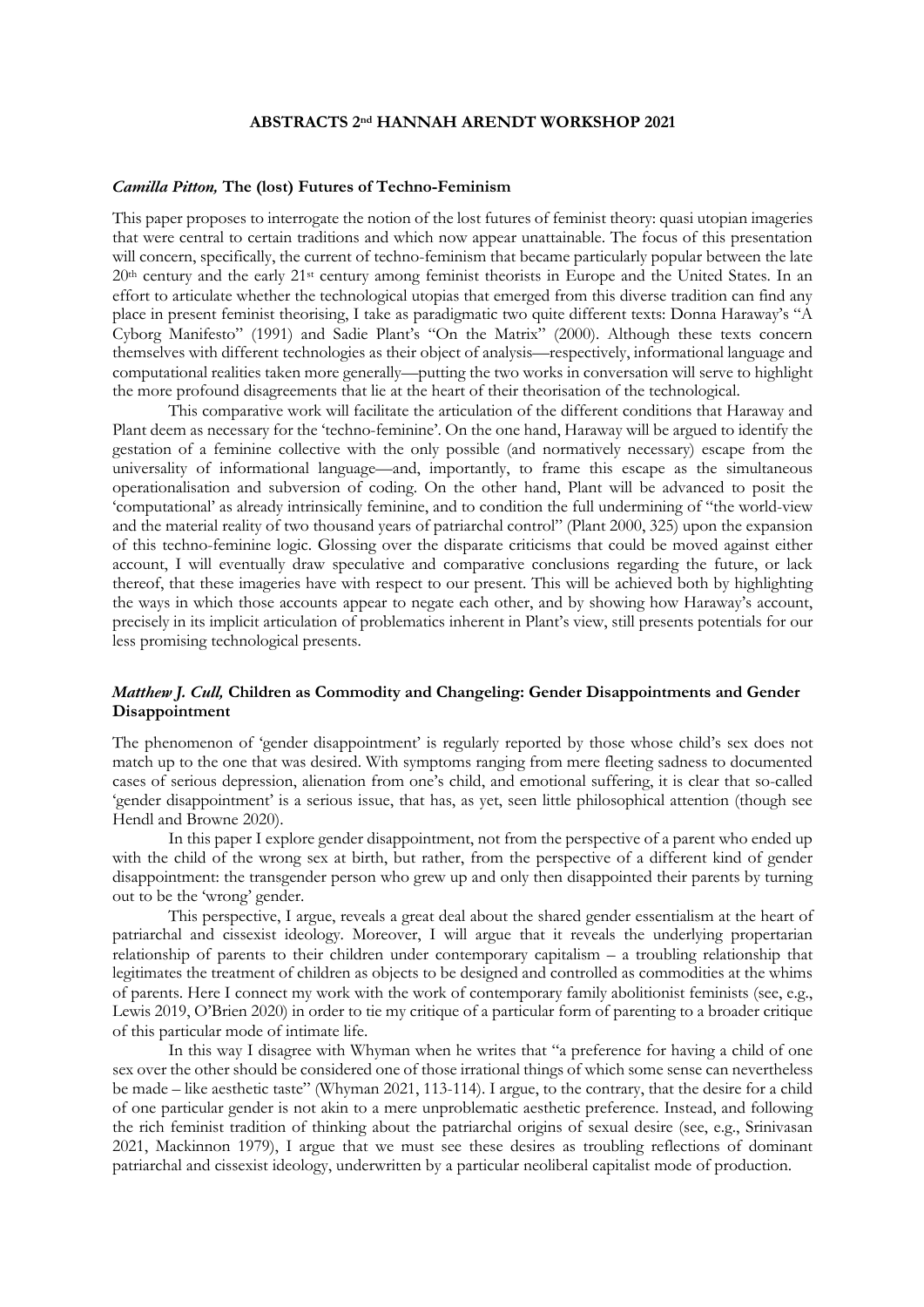#### *Urna Chakrabarty,* **Misogyny Through an Intersectional Lens: Revisiting Brahmanical Patriarchy**

Seeking to understand the intersectional foundations of misogyny in the Indian context, I analyze 'Brahmanical patriarchy' in terms of its significance as a proto-intersectional feminist theory of caste and gender. Coined by historian Uma Chakravarti (1993), 'Brahmanical patriarchy' captures anti-caste philosopher and activist Dr. Bhimrao Ramji Ambedkar's (1891-1956) revolutionary explanation of the hierarchical cultural topography of India (Ambedkar 1916). The term refers to a theory of caste that supposes caste to be fully sedimented with gender, in a way that misogyny and caste stratification (pioneered by the brahmins, or the highest caste in the Hindu order) reciprocally influence each other, through an intricate set of rules and institutions. Accordingly, this is a graded patriarchy, which ranks women's bodies and sexualities on the basis of their place in the caste hierarchy, thus making dalit (lit. downtrodden, of untouchable castes) women the most vulnerable targets of caste-mediated misogyny.

The argument I advance is that Brahmanical patriarchy must be appreciated as a classic example of proto-intersectional theorizing. Ambedkar's development of the theory predates Kimberle Crenshaw's 1989 coinage of 'intersectionality', but to argue that caste and gender cannot be separated from one another in terms of their origin and operation in the Indian context is an act that not only presupposes, but also enacts a self-consciously intersectional analytic framework. In addition to holistically addressing multiple axes of oppression, Brahmanical patriarchy does the important analytical work of putting into crisis the traditional view of hegemonies (specifically, caste and patriarchy) as discrete, monolithic social structures, by illuminating the interlocking mechanism of caste and gender oppression. I hold that this is a significant line of inquiry because it rescues intersectionality from being a mere buzzword in feminist circles (especially in academia), by bringing out what it means to 2 proceed with a dyed-in-the-wool intersectional understanding of misogyny--which Brahmanical patriarchy is, I argue, a paradigmatic example of.

This project is in the interest of enhancing the reception of Brahmanical patriarchy as a conceptual stronghold within the feminist study of misogyny particularly, and more generally within liberatory, counterhegemonic scholarship that is committed to building feminist futures.

### *Kaisa Kärki,* **Gender Injustice and Digital Distraction**

The so-called 'attention economy' has been criticized for commercializing the attention of agents. The cost of attention grabbing, sustaining, and immersing medias has been talked about as if it touched all people equally. But are we really on the same line in relating to the rapid changes in our stimulus environments? This paper argues that we are not. It brings up novel forms of gender injustice that are being formed through digital media-based distractions in connection to gender-based normative structures. The injustices I focus on are modulated by maintaining different attention norms for different people.

Attention norms regulate what is being ignored, what is being focused on, and who needs to be attentive to stimuli of different kinds. Being attentive to other people's needs is central in norms that regulate care. Duties to care have usually been ascribed to women, sometimes backed up by essentialist assumptions about women as essentially caring.

*Always on Call* is an agent whose attention is always available to others. She has little autonomy over her attention because her attention is constantly grabbed by other people, mediated by the ubiquitous digital medias that aim to grab and sustain her attention for commercial purposes.

Cases like *Always on Call* show that even if one holds only an implicit assumption that women should be attentive to other people's needs, when attention-grabbing medias are ubiquitous and prepared to utilize these kinds of biases, several problems can follow for women. Not only is their

ability to fulfill their own goals threatened, but the time and space to even find out what those goals are can be jeopardized by constant disruptions.

Norms according to which women have a duty to be attentive to their husbands, friends and children are less damaging in environments where social distractions are not present at all times. Future of feminism requires noticing gender injustices in changing digital environments. Commercialization of attention is one of the large trends that changes societies, and we need to be sensitive to who is vulnerable to the changes and collectively negotiate such attention norms that are equal to all people, regardless of gender.